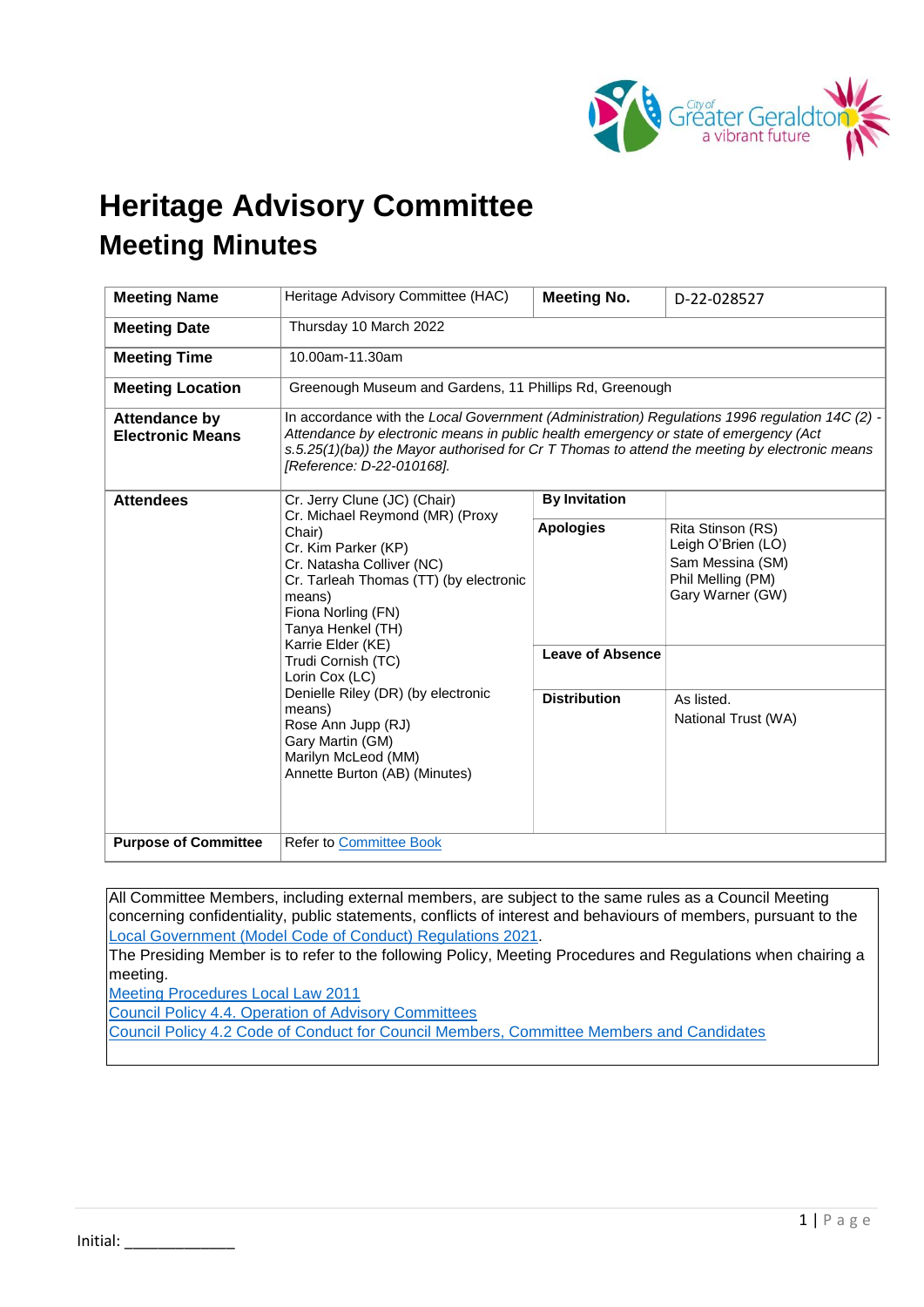# **1. Welcome & Apologies**

JC opened the meeting and welcomed those present. Apologies were noted from:

Rita Stinson, Leigh O'Brien, Sam Messina, Phil Melling, Gary Warner

#### **2. Disclosure of Interests**

No disclosures of interest declared.

#### **3. Minutes of Previous Meeting Committee Recommendation:**

RECOMMENDED that the minutes of the Heritage Advisory Committee Meeting held on 23 December 2021 as previously circulated, be adopted as a true and correct record of proceedings.

**COMMITTEE DECISION: MOVED: Cr Kim Parker, SECONDED: Cr Michael Reymond** 

**RECOMMEND that the minutes of the Heritage Advisory Committee Meeting held on 23 December 2021 as previously circulated, be adopted as a true and correct record of proceedings.**

# **CARRIED**

### **4. Action Log**

Action Log items will be addressed in the agenda items below.

### **5. Agenda Items**

5.1 Chapman River Road Bridge – Overview of Referrals and Exemptions (KE)

KE advised that the Chapman River Road Bridge was added to the State Heritage Register on 31 January 2022. Future maintenance and works are governed by the Heritage Act 2018 and the Heritage Regulations 2019. Whilst the Act requires that local government refer proposals that will, or are likely to affect the Bridge, there are also exemptions built into the Act. KE has provided a summary of these exempted items to the CGG Manager Engineering Services.

5.2 Natural Burials (KE)

KE reiterated that this item had been considered by the previous HAC with regard to the possible re-opening of the State Heritage listed Greenough Pioneer Cemetery. The previous HAC agreed that this might be problematic due to sensitive nature of the site and the need to engage with many stakeholders for this to proceed. KE advised that the Geraldton Cemetery Board do not currently have any future plans to incorporate natural burials.

MR is a member of the Geraldton Cemetery Board and he advised that he would be happy to progress with the Board the idea of natural burials in the CGG.

Initial: \_\_\_\_\_\_\_\_\_\_\_\_\_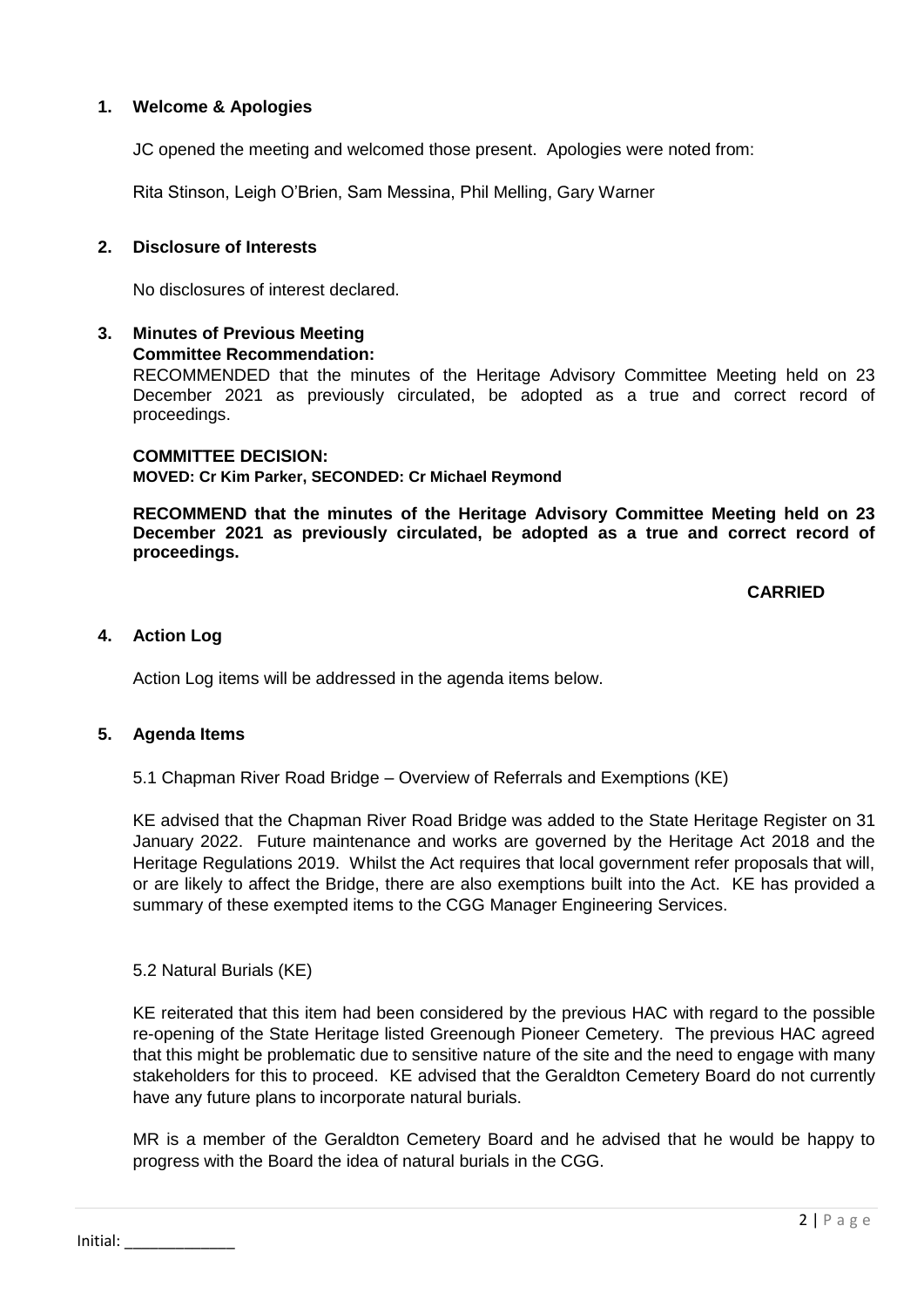5.3 Tardun Hall, Wongoondy Hall, Devil's Creek Hall and the former Eradu Hall (TC)

TC advised that the previous HAC were aware of severe damage to the old Tardun Halll as a result of Cyclone Seroja. The City's Heritage Advisor and the CGG Building and Maintenance team have been liaising with the Department of Planning, Land and Heritage (DPLH are site owners) to make the site safe. TC advised the site is on the southern loop of the Mullewa Wildflower Way Drive Trail. There is a rusty iron sculpture and interpretative signs in place. However, these will be reinspected as may be sun affected and also need to have content updated.

TC advised that the City has again recently followed up with the DPLH as to when they will address the condition of Wongoondy Hall or Devil's Creek Hall, with no response yet received.

JC advised that Eradu Hall is no longer standing and would like to make arrangements for interpretative signage be arranged for this site. He advised that the former Eradu Progress Association may have some funds that can be used for this purpose.

TC advised that this had been a past HAC Agenda item and that the Heritage Services team had previously started the process of organising signage for this site but needed further information for the signs to be supplied by a local.

JC advised that he would be able to supply local names that may be able to contribute.

**ACTION:** TC to facilitate the further investigation of interpretive signage to be installed at the former Eradu Hall site.

### 5.4 Bells/Duncan's Cottage (TC)

TC advised that the Heritage Services team are providing the current owners of this property with support regarding the creation of an interpretive sign, noting that all costs for design and installation are the responsibility of the owners. The signage is for the owners and future owners of the site and will not be made available to the public.

GM asked about the process in regarding the demolition of a property.

KE advised that the City of Greater Geraldton has formal guidelines and that many conditions that must be met before a property can be demolished by an owner.

JC asked about the process timeline and whether there was time for public to comment on a demolition of a property.

KE advised that the timeframe was short for the City of Greater Geraldton to process a demolition request and that as the buildings are privately owned that sometimes it was not conducive of asking for public opinion.

5.5 CGG Heritage At Risk Register (MR)

MR requested that the CGG Heritage At Risk Register (2014) be tabled to stimulate discussion around incentives/maintenance processes which might potentially be investigated with respect to protecting privately owned heritage buildings in the CGG.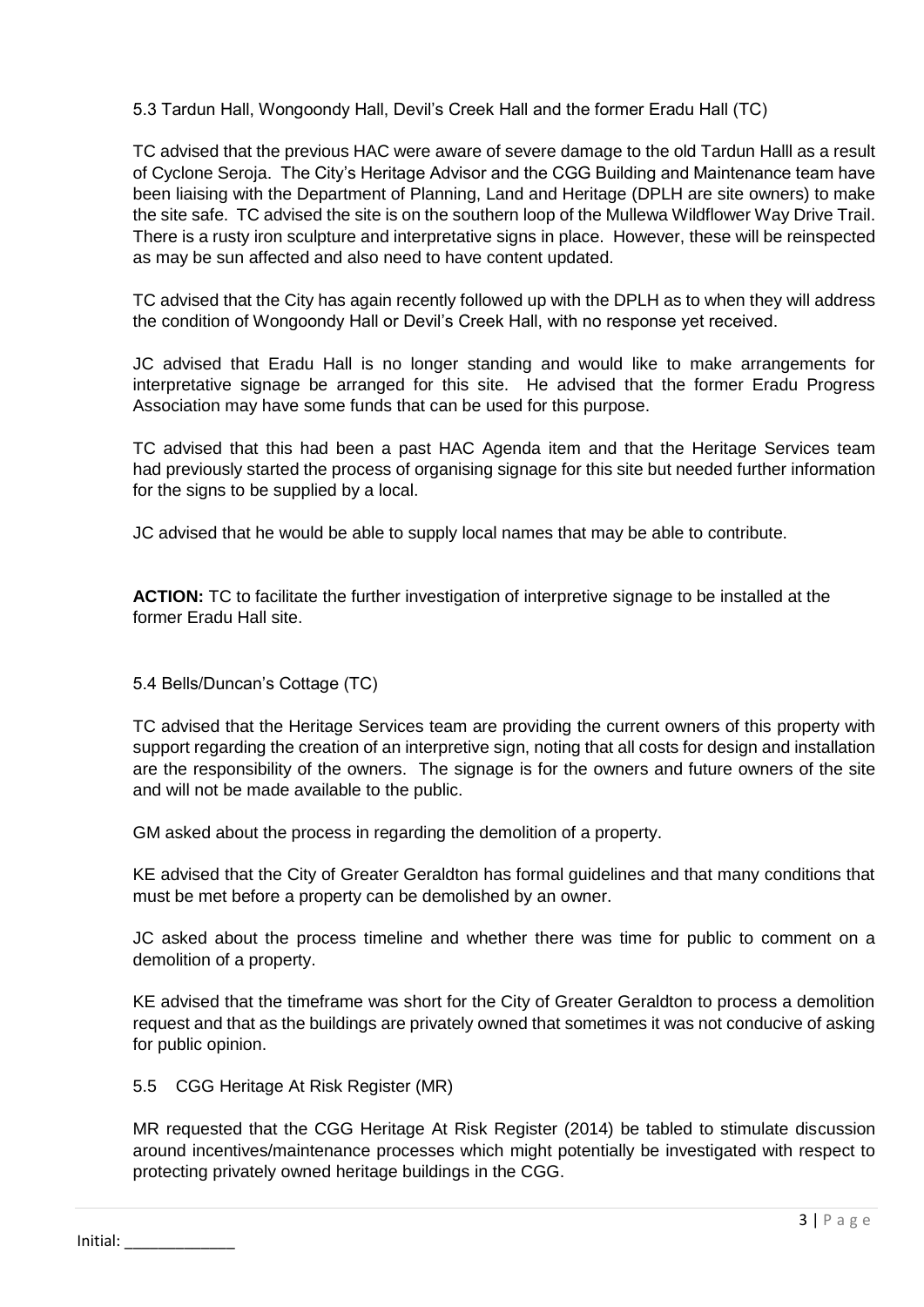KE advised that the City of Greater Geraldton must adhere to statutory obligations with regard to these buildings and their inspection given they are privately owned.

KE advised that the City of Greater Geraldton's Municipal Inventory needs updating and that the City may need to consult the community regarding whether the City is meeting its heritage expectations. KE suggested that a review could be made in regard to heritage properties and that we could look at what other Councils are doing with privately owned properties. KE advised that town planning doesn't have the personnel resources at the moment and suggested that there could be a need for a Heritage Officer who has the expertise to liaise with private owners regarding their buildings.

TC advised that City has Conservations Plans in place for all City-owned heritage buildings (aside from the Mullewa Town Hall – to be progressed in 2021/2022). Repairs to these sites are prioritised where budget allows.

5.6 Recycling of Heritage Building Materials (MR)

MR asked about the process in regard to recycling of materials from the demolition of buildings.

TC advised that some items are stored at the Depot, such as stone from Guild Cottage and timbers from Maley Bridge, until a use can be found for them. The timbers and stone from the bridge were offered by the City to the Greenough Museum and Gardens in 2020.

**ACTION:** TC to follow-up on status of timbers and stone at Depot.

5.7 Historical Mullewa Burials – Pioneer Cemetery, Pindar and Wooderarrung Spring (TC)

TC advised that a Request for Quote has been sent out by the City with regard to Ground Penetrating Radar (GPR) works at the Mullewa Pioneer Cemetery. In addition, the City has been liaising with Corrective Services re assistance with the clearing of scrub to make the area assessable for the GPR work.

Small plaques have been installed onto grave sites that were previously at unmarked at Mullewa Pioneer Cemetery (1), Pindar (2) and Wooderarrung Spring (1).

The Mullewa Heritage Sub-Committee has advised TC that they will be seeking to re-engrave stone cairns located at Wooderarrung and also at the Butterabby Graves (off the Mingenew Rd).

5.8 Rocks Laneway – CBD Heritage Walk Trail (TC)

TC advised that five new heritage signs will be installed prior to June 2022 taking people on a short walk through Rocks to Post Office Lane.

KP asked about whether voice signage is possible and TC advised that the Heritage Team will be including QR codes which link to the Library website, with a chapter for each site, along with a downloadable version of the trail booklet. MR thanked the Heritage Services for their work on this project.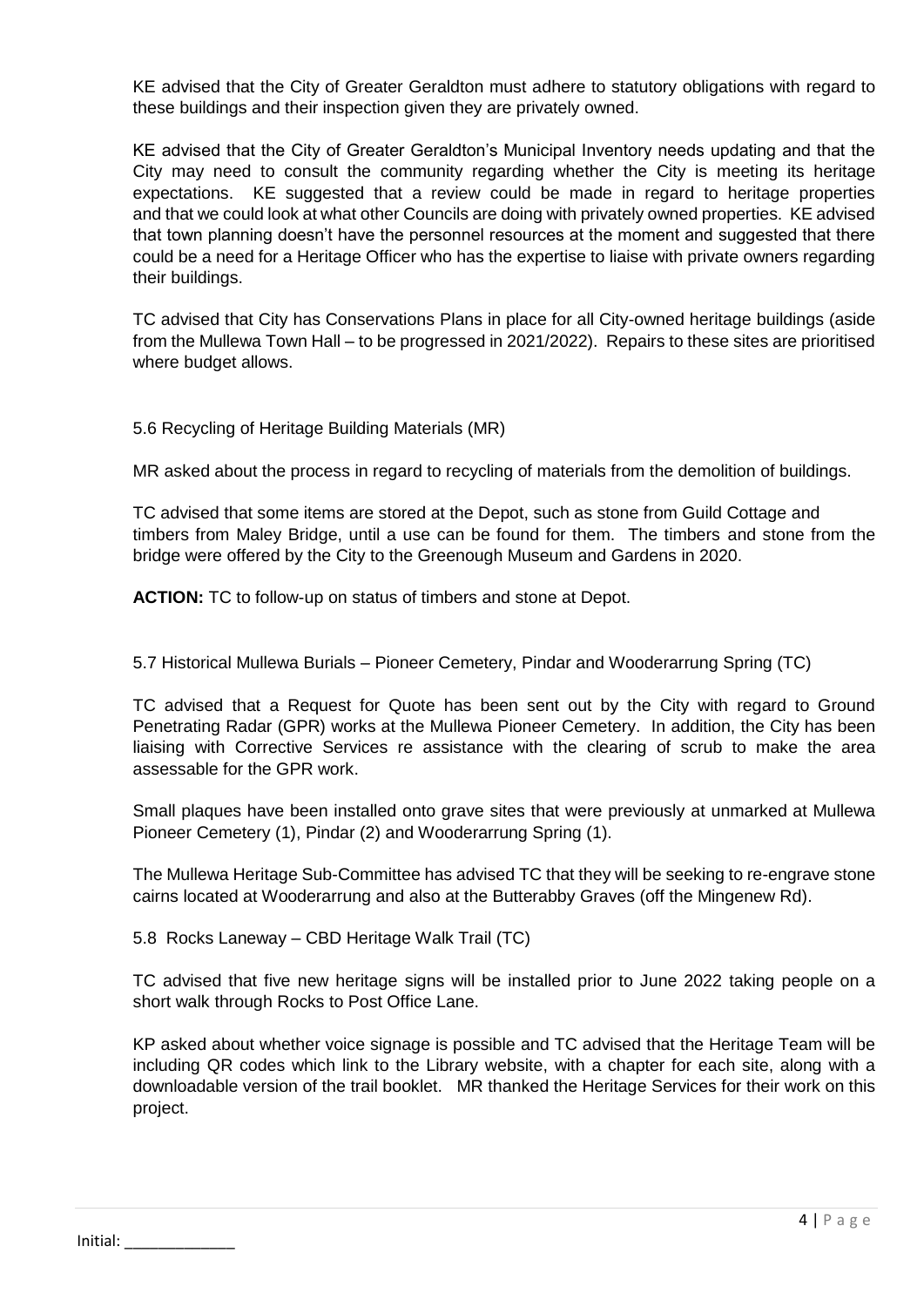5.9 Review of CGG Heritage Strategy (2017-2022) (TC)

TC advised that the CGG Heritage Strategy which was created in 2016 is due for review. This document was prepared by the National Trust WA, following a lengthy consultation period. The meeting discussed the currency of items in the Strategy, which on the whole are strong and still valid.

JC asked if the HAC should review the Heritage Strategy or form a Sub-Committee.

It was agreed that each member of the HAC should review the Heritage Strategy and give their opinion on any changes that may need to be considered as a starting point. Following revision by the HAC, further community input will be sought.

**ACTION:** All members of the HAC to review the Heritage Strategy (2017-2022) and submit their comments to TC for compilation and discussion at the next HAC Meeting.

# **6. General Business**

6.1Report from Heritage Services Coordinator

LC advised the following:

- Application submitted for CHART grant funding for photography, creation and printing of community museums promotional flyer. It has been a 50 year partnership with all three community museums and associated LG.
- Upcoming Event Yamaji Yanda Image Drive at Bundiyarra, 04 April 2022, 1:00-4:00pm
- Upcoming Event Junior Writing Workshop at Greenough Museum and Gardens, 14 April 2022, 1:00-3:00pm
- Upcoming Event History of the Town Hall exhibition at GRAG scheduled to be opened towards the end of September. Will include images on top floor from Abdullah family private collection featuring the first Aboriginal Debutante Banksia Ball held in 1972. Opportunity to include a celebration of the creation of the Aboriginal Development and Cultural Council (which preceded Bundiyarra).
- Upcoming Event Beginners Family History Workshop presented by Geraldton Family History Society scheduled for 18 June 2022.
- Signage replacement Dec 2021 at Lion's lookout featuring Pages Beach and Fisherman's Harbour history.
- Signage has been replaced at Bluff Point Midden site which was suffering terribly from deterioration.
- Queens Park Theatre  $40<sup>th</sup>$  this year which will be celebrated via social media posts.
- Lighthouse memorial bench seat at Bluff Point: Environment and sustainability team are working in this area to improve access, revegetate and stabilise pathways. Liaising with all parties to ensure sensitivity around original site of lighthouse and lighthouse stone utilised to create memorial.
- Follow up from August 2021 meeting note: Year 3 Local History Education Pack delivered to all primary schools Dec 2022. Western Australian History Foundation Grant.
- Time capsule we are looking into installing a capsule at the Art Gallery Park to be opened on 12/7/2057 which will be 150 years since the town hall was opened.
- Plaque Chapman River Railway Bridge was stolen, however, a replacement has arrived ready for installation.
- Mystery Photo collection was a success and a descendant was found. There may be more filming by ABC which may possibly air in April.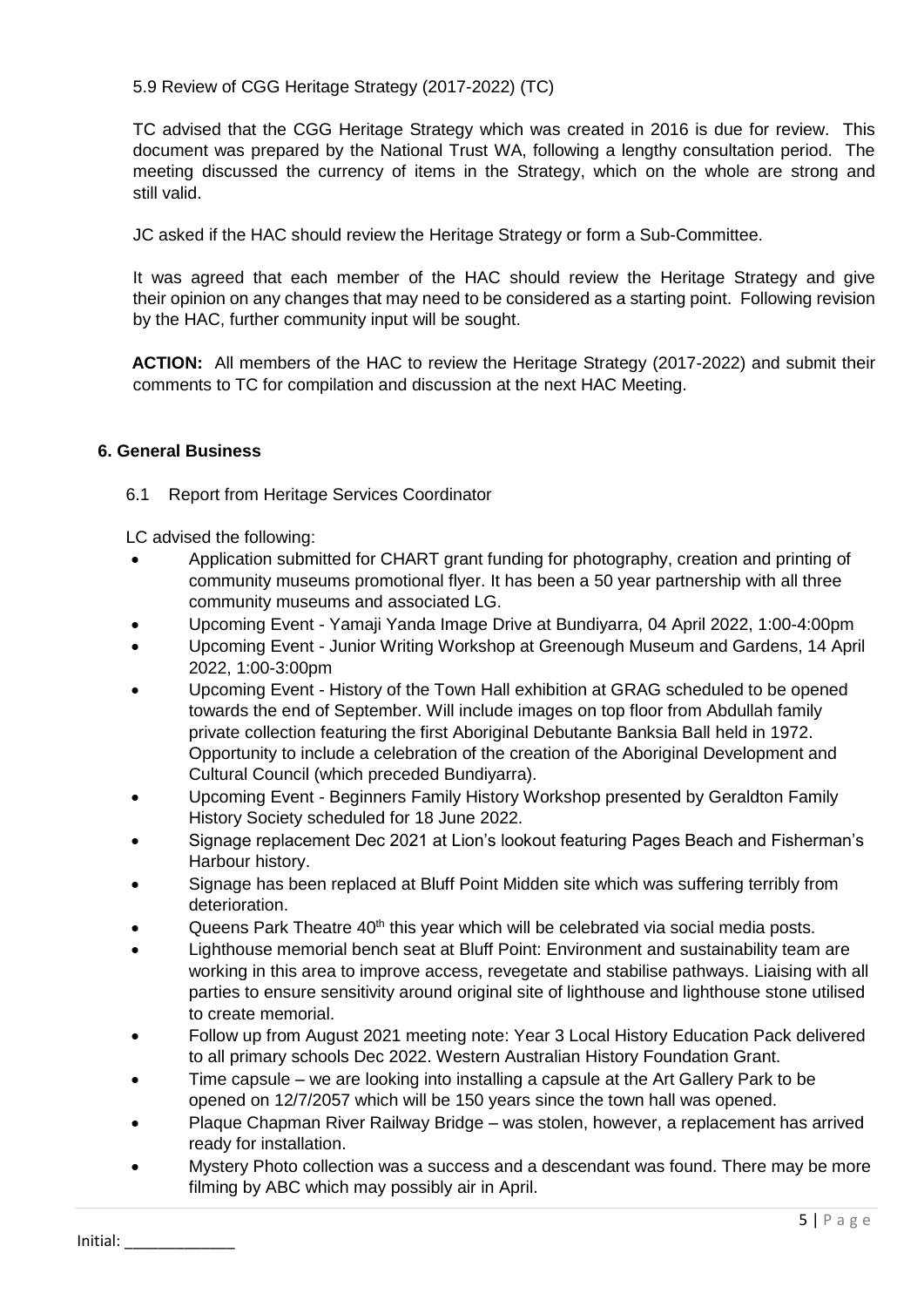Air Mail Centenary booklet was completed and launched in December 2021.

# 6.2Reports from Community Museums

6.2.1 Greenough Museum and Gardens Community Association

Before commencing this report, I would like to acknowledge the deaths of two friends and supporters of this museum, being Stan Maley on 29/01 and Lindsay Royce on 17/02.

Visitors - Despite reduced opening hours, and occasional closures because of COVID, 2021, has been our busiest year with 2,709 paying visitors and 577 children. On 16/10 we raised admission prices to \$9.00 adults and \$7.00 concessions.

Successes - Won the Centacare Volunteer Involving Organisation Award on 3/12. Also successful in obtaining CHART funding for new signs and banners incorporating our new logo and colour scheme.

Collection - Transferred an ice-chest to Dongara's Museum of Fishing and the Sea; Warren Twomey donated a portable Buffalo forge, CVHS a 1941 Sromberg-Carlson radio, Beth Sievenpiper – painting of Raphoe and Wayne Sutton – organ from St James Church, South Greenough.

Collection online - Through funding from CGG, work continues on making the collection digitally accessible. We now have 275 objects listed on CollectionsWA and they are linked to TROVE.

Displays in the Community Hub – "Wild Flowers," August – October, "Summer at Greenough," November- February; "Life in the '50s," from March.

Community Events – Alastair McKechnie's book launch 21/08; Barbara McKinnon's 66<sup>th</sup> Birthday in Kitchen 6/09; Baby Shower on side lawn 26/09; farewell to Helen Clarke & Ric McCracken 13/11; and GM&GCA Xmas Function 19/12.

Events coming up – Unveiling of plaque remembering Stan Maley 16/03 (has been postponed)

Kids Curios Writing Workshop 14/04.

Outdoor cinema courtesy of Shinema 30/04 (all being dependent on COVID restrictions).

#### 6.2.2 Walkaway Station Museum

Report included with tabled documents. RJ read out the report to Committee.

6.2.3 Geraldton Historical Society

No representative present at the meeting and no report presented.

6.2.4 Mullewa Heritage Sub-Committee, Mullewa Community Group

No representative present at the meeting and no report presented.

6.3 Heritage Operational Item Budget (MR)

MR asked if the HAC has or could have an operational budget.